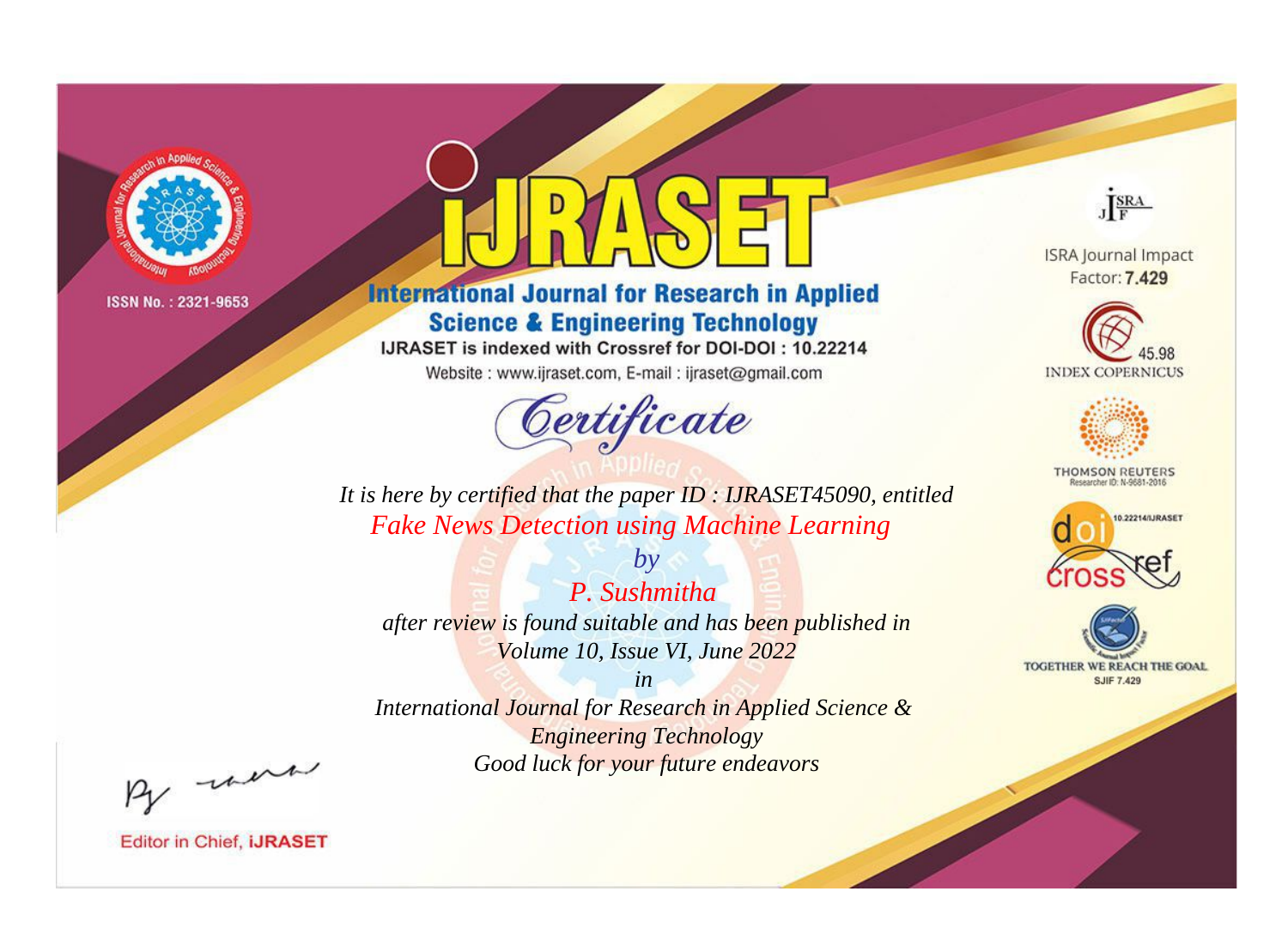

# **International Journal for Research in Applied Science & Engineering Technology**

IJRASET is indexed with Crossref for DOI-DOI: 10.22214

Website: www.ijraset.com, E-mail: ijraset@gmail.com



JERA

**ISRA Journal Impact** Factor: 7.429





**THOMSON REUTERS** 



TOGETHER WE REACH THE GOAL **SJIF 7.429** 

It is here by certified that the paper ID: IJRASET45090, entitled **Fake News Detection using Machine Learning** 

 $by$ S. A. Meghana after review is found suitable and has been published in Volume 10, Issue VI, June 2022

 $in$ International Journal for Research in Applied Science & **Engineering Technology** Good luck for your future endeavors

By morn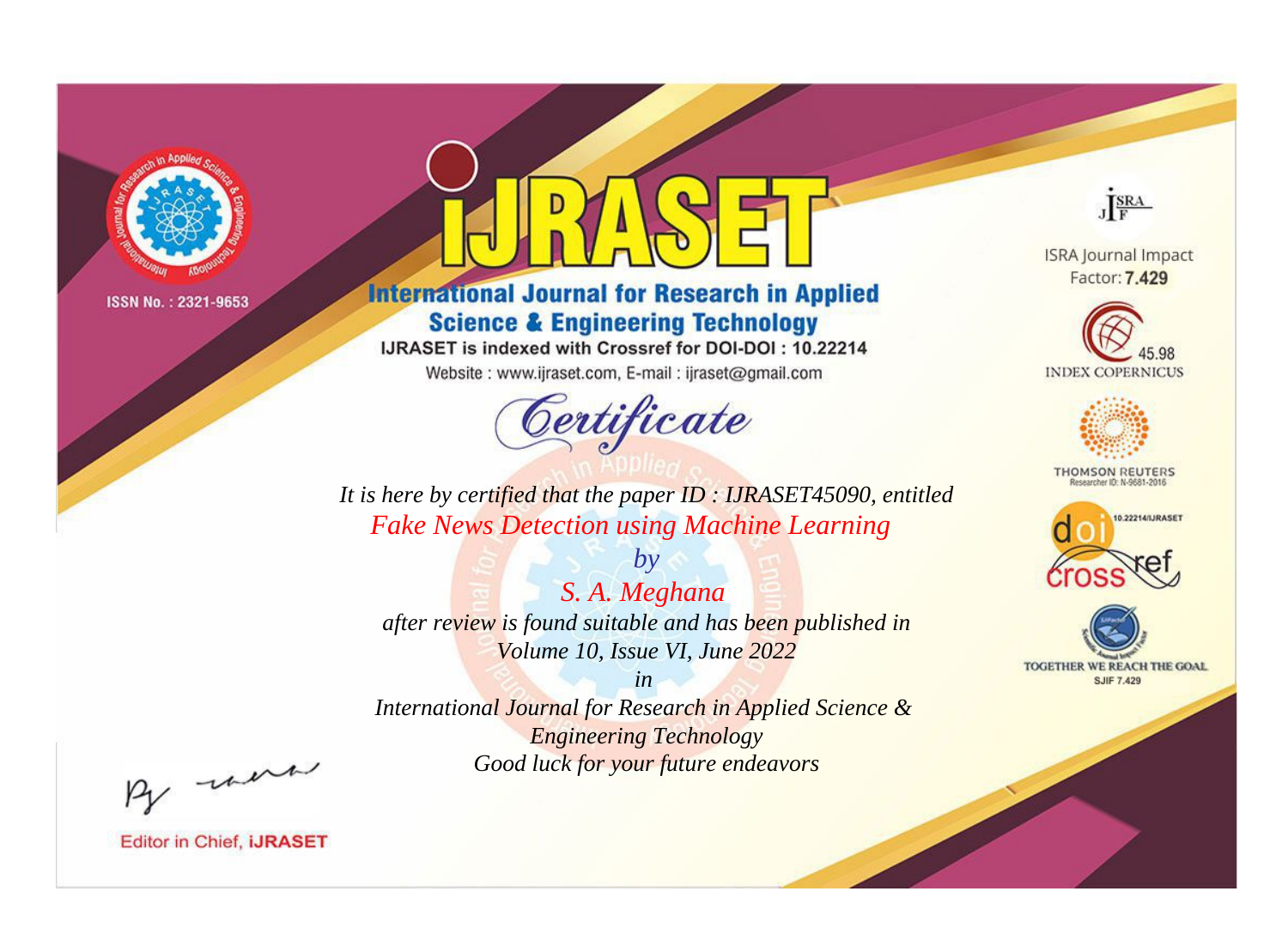

# **International Journal for Research in Applied Science & Engineering Technology**

IJRASET is indexed with Crossref for DOI-DOI: 10.22214

Website: www.ijraset.com, E-mail: ijraset@gmail.com



JERA

**ISRA Journal Impact** Factor: 7.429





**THOMSON REUTERS** 



TOGETHER WE REACH THE GOAL **SJIF 7.429** 

*It is here by certified that the paper ID : IJRASET45090, entitled Fake News Detection using Machine Learning*

*B. Pooja Redddy after review is found suitable and has been published in Volume 10, Issue VI, June 2022*

*by*

*in* 

*International Journal for Research in Applied Science & Engineering Technology Good luck for your future endeavors*

By morn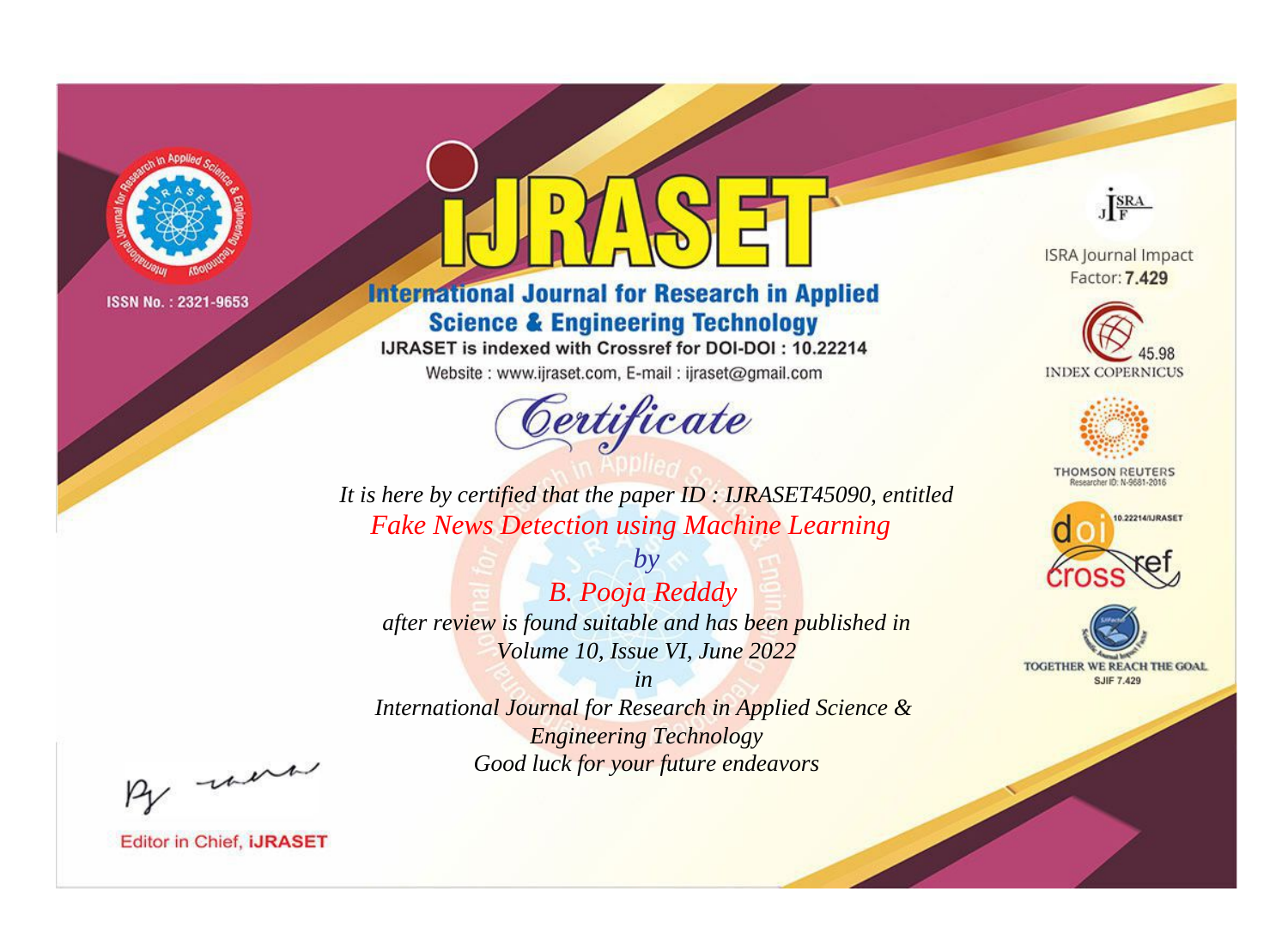

# **International Journal for Research in Applied Science & Engineering Technology**

IJRASET is indexed with Crossref for DOI-DOI: 10.22214

Website: www.ijraset.com, E-mail: ijraset@gmail.com



JERA

**ISRA Journal Impact** Factor: 7.429





**THOMSON REUTERS** 



TOGETHER WE REACH THE GOAL **SJIF 7.429** 

*It is here by certified that the paper ID : IJRASET45090, entitled Fake News Detection using Machine Learning*

*by Dr. C N Sujatha after review is found suitable and has been published in Volume 10, Issue VI, June 2022*

*in* 

*International Journal for Research in Applied Science & Engineering Technology Good luck for your future endeavors*

By morn